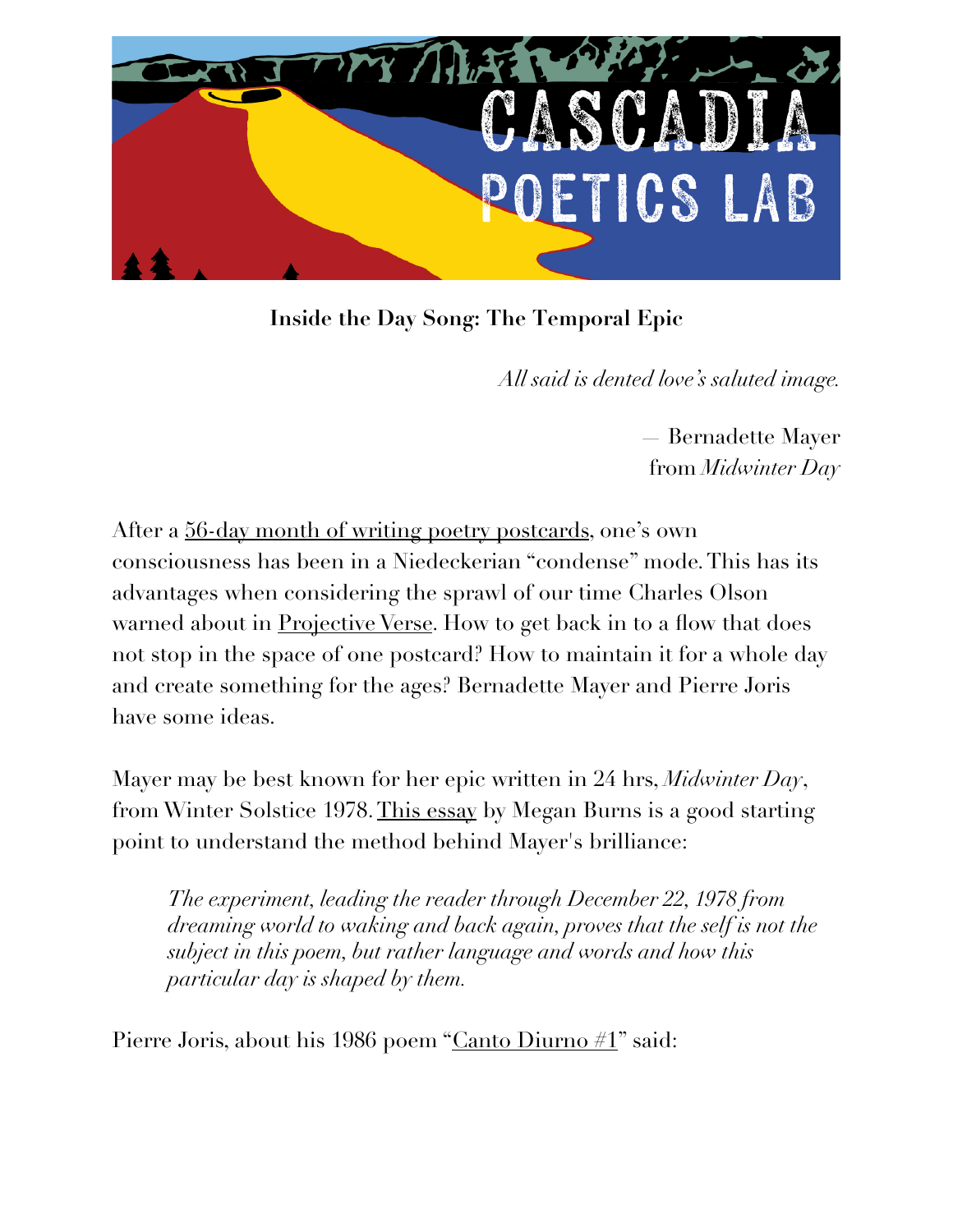

*…from early on I was interested in ways of breaking down those forms [inherited form and meter} in order to find some kind of open form into* which all kind of materials could come. And one way I thought of doing it *— and that idea goes directly to the Canto Diurno — was rather than have a traditional formal structure (meaning line structure like the sonnet…) but has that kind of coherence, was to switch from that spatial thing to a temporal thing.* 

The months of research and preparation Mayer did for *[Midwinter Day](https://poets.org/poem/midwinter-day-excerpt)* should give you some sense that even master poets don't pull that kind of language out of the air. They need something to work with and that something is language and ideas. In one list poem passage, see how Mayer extracts facts from the daily newspaper, including references to sports teams whose fortunes she likely had little investment in:

So when I write of love I write of Blinding referendums, bankruptcy intent, Industrials, utilities and sales The petitions of a citizens' group Transportation, births, corrections, The downtown mall, the toy fund, The predictions of the meteorologist, Hearing-aid discounts, oil-price increases, Ice fishing, diplomatic ties with China, An exploding oil depot in Rhodesia, A contoversial nuclear physicist, South Africa's resources of chrome, And Russia's stores of platinum and tin, Intercontinental ballistic missiles, Mexican oil, student assemblies, Mobile homes uprooted by strong winds, Book sales, Chris Evert's engagement, The uses of trees on the banks of reservoirs,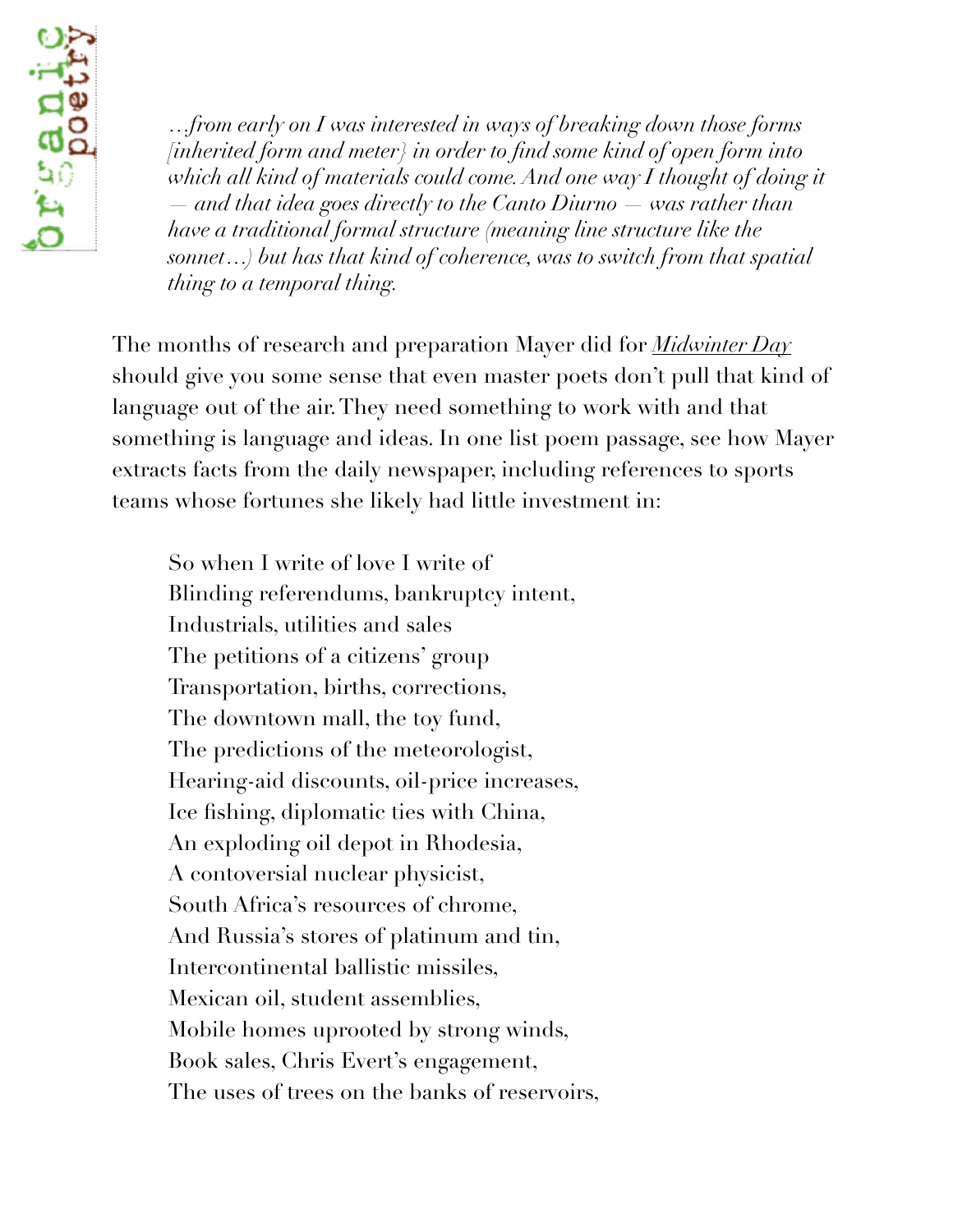

The victory of the Cleveland Cavaliers And how the Sabres beat the Flames, I write of artists, auto technicians, Babysitters, bookkeepers, child care workers, Companions, conference managers, cooks, Dental assistants and receptionists, Designers, electricians, English teachers…

Reading this is addictive. (Typing it as well, which is always a good exercise to get inside someone's head or work.) *Midwinter Day* is also a demonstration of love. Her love of writing. Her capacity for love in general. When I read it there are little coincidences, or resonances that linger. I think of the Tuesday briefing I got from the Washington Post today and it echoes Mayer:

**What you need to know:** Ukrainian optimism, Primary elections, Cheaper Internet, Alabama manhunt, Tech stocks, Young Thug, Warhol Portrait.

And today I read that Chris Evert has completed chemotherapy for ovarian cancer. The news goes on. Nothing is permanent. When you write projectively, you invite the prophetic in.

Note also how you can get language from anywhere. In our May 2, 2022 interview Pierre Joris said that he asked poet Robert Kelly about his status as a native French speaker:

*I* want to write in American English. I'm still with this English, what is the *best way to get to the core of that language? And he didn't point immediately to writers also, Pound and Olson and company would come in the next half hour. But what he said is listen to baseball commentators. That is the most active use and interesting use of the American language happening right now, live. And so we have that oral tradition and it's true.*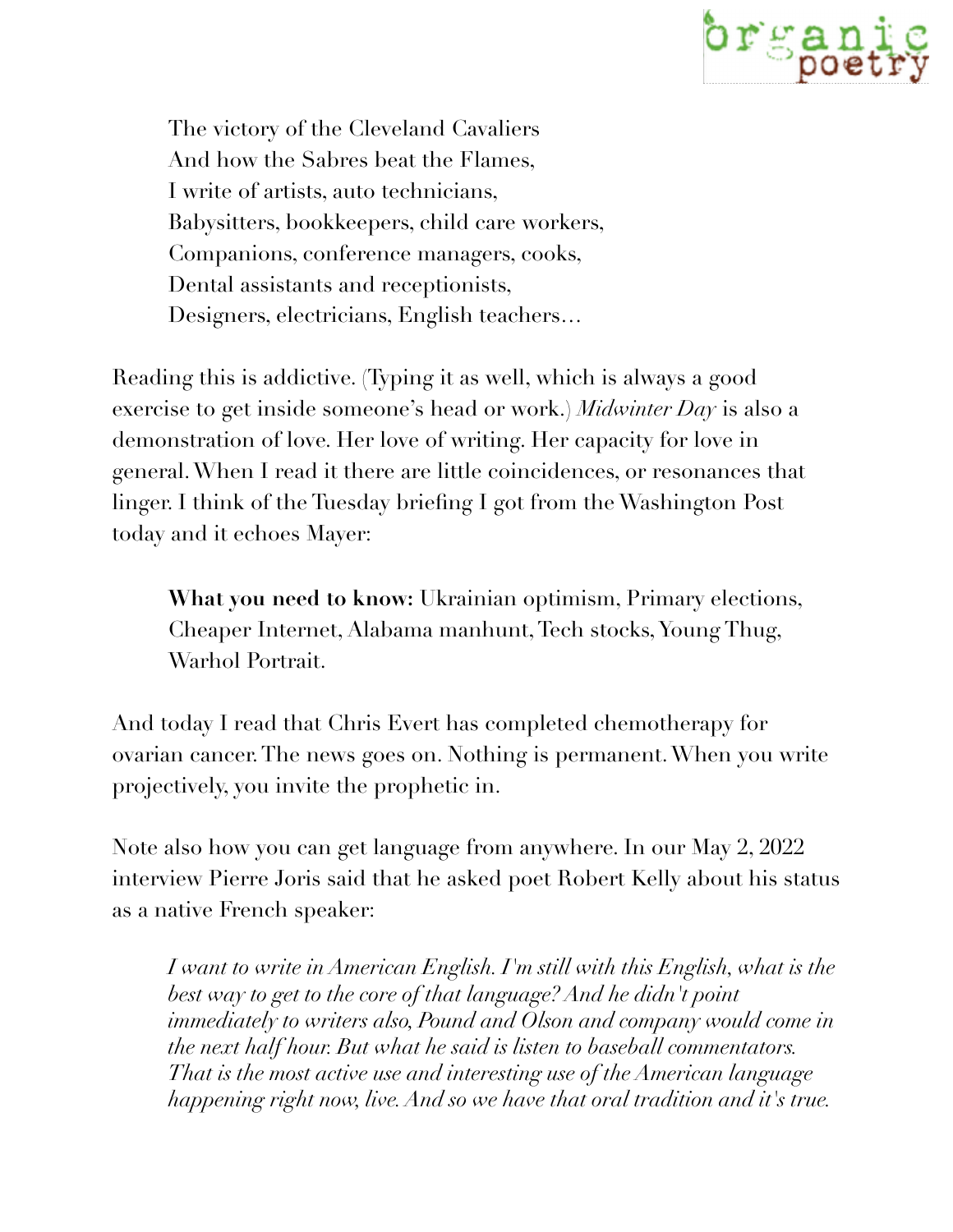*You know, I began doing this and I've been a Mets fan ever since. So there was that fascination with language of the way it was spoken and used and the richness of it. And then comes the writing. And the next people he sent me to is Olson and the Black Mountain people. So does that make sense?*

And then I hear today about the **[minor league baseball broadcaster](https://www.washingtonpost.com/sports/2022/05/10/nats-minor-league-broadcaster/)** (Joey Zanaboni) who says things like:

A strikeout victim is "yanked out of there like a shirtless passenger on a Spirit Airlines flight." A pitcher is "sharper than a set of cutlery in a limestone quarry." After Fredericksburg catcher Drew Millas stole home last month, an excited Zanaboni shouted that the play had him "dancin' like a Spice Girls cover band inside an earthquake simulation."

This is alive language. It is open. Writing all day for a day will open you up if you let it, I am certain and being open is what we're after whether we know it or not.

The key to Mayer's process was [massive preparation](https://paulenelson.com/wp-content/uploads/2022/05/Bernadette-Mayer-on-Midwinter-Day-workshop-at-Naropa-July-17-1989-.pdf). She had a pile of newspapers to lean on. We have almost any newspaper in the world at our disposal and with a few keyboard shortcuts could have plenty of raw material in the way of news. I'd keep a list of sources with links to the ones you get online *as the poem is going*, so sources are available at least to you. If you've done your postcard duty, you have 31 poems to feed your day-long effort. You could do some [Mammal Grafting](https://paulenelson.com/2021/03/15/mammal-grafting/) with a line from those poems. You could take a line from any of those poems and do a [Phrase Acrostic.](https://paulenelson.com/workshops/phrase-acrostic-workshop-handout/) Surely having a [Personal Universe Deck](https://paulenelson.com/workshops/personal-universe-deck/) comes in handy for occasions like this. (You might even want to use it DURING the <u>Poetry</u> [Postcard Fest](http://PoetryPostcardFest.org).) Try a [Cover Poem](https://paulenelson.com/workshops/cover-poem-rewrite-new-arrangement/) with many poems you love, or writing after the style of poets who have value for you as Wanda Coleman did in *Mercurochrome*, writing after poets like John Berryman, Elizabeth Bishop,